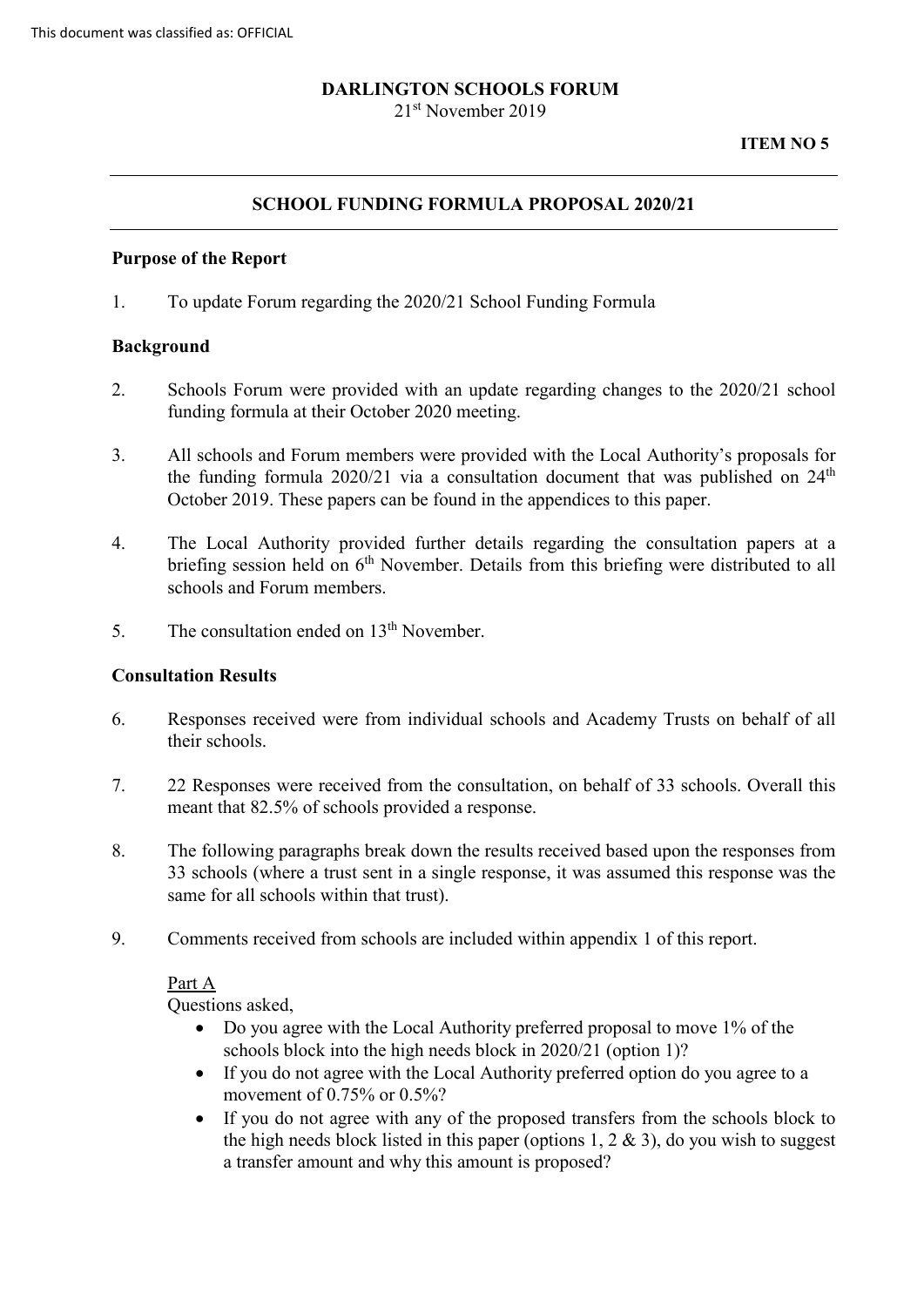### Responses

- a. 19% of schools agreed to a transfer of 1.00% from the schools block to the high needs block
- b. 6% of schools agreed to a transfer of 0.75% from the schools block to the high needs block
- c. 69% of schools agreed to a transfer of 0.50% from the schools block to the high needs block
- d. 6% of schools agreed to a transfer of 0.00% from the schools block to the high needs block
- e. Overall 94% of schools agreed to a transfer of 0.5% or over from the schools block to the high needs block

# Part B

Questions asked

- Do you agree with the proposal that there are no changes to the formula factors used in Darlington' local formula for 2020/21 other than those required by NFF policy?
- Which of the options for distributing the additional funding do you think is most appropriate to fund all schools across Darlington and why?

### Responses

- 10. 96% of schools agreed to continue to use the same funding factors within the 2020/21 formula as in 2019/20 (allowing for mandatory changes).
- 11. The results of the preferred method of distributing additional funding were as follows,
	- 6% of schools had no preference regarding the options in part B
	- 16% of schools favoured any of the options A to C
	- 0% of schools favoured option A
	- 3% of schools favoured option B
	- 25% of schools favoured option C
	- 50% of schools favoured option D

# **Proposals for 2020/21**

# Part A

- 12. The Local Authority had proposed that a transfer of 1% be made from the schools block to the high needs block to help with the pressures upon the high needs budgets. It is clear from the responses received from schools that the vast majority of schools (81%) do not agree with this proposal.
- 13. The Local Authority has therefore considered the responses received and taken account of the issues highlighted by schools. The Local Authority is therefore proposing that a transfer of 0.5% is made from the schools block to the high needs block in 2020/21, as 94% of schools have supported this option.